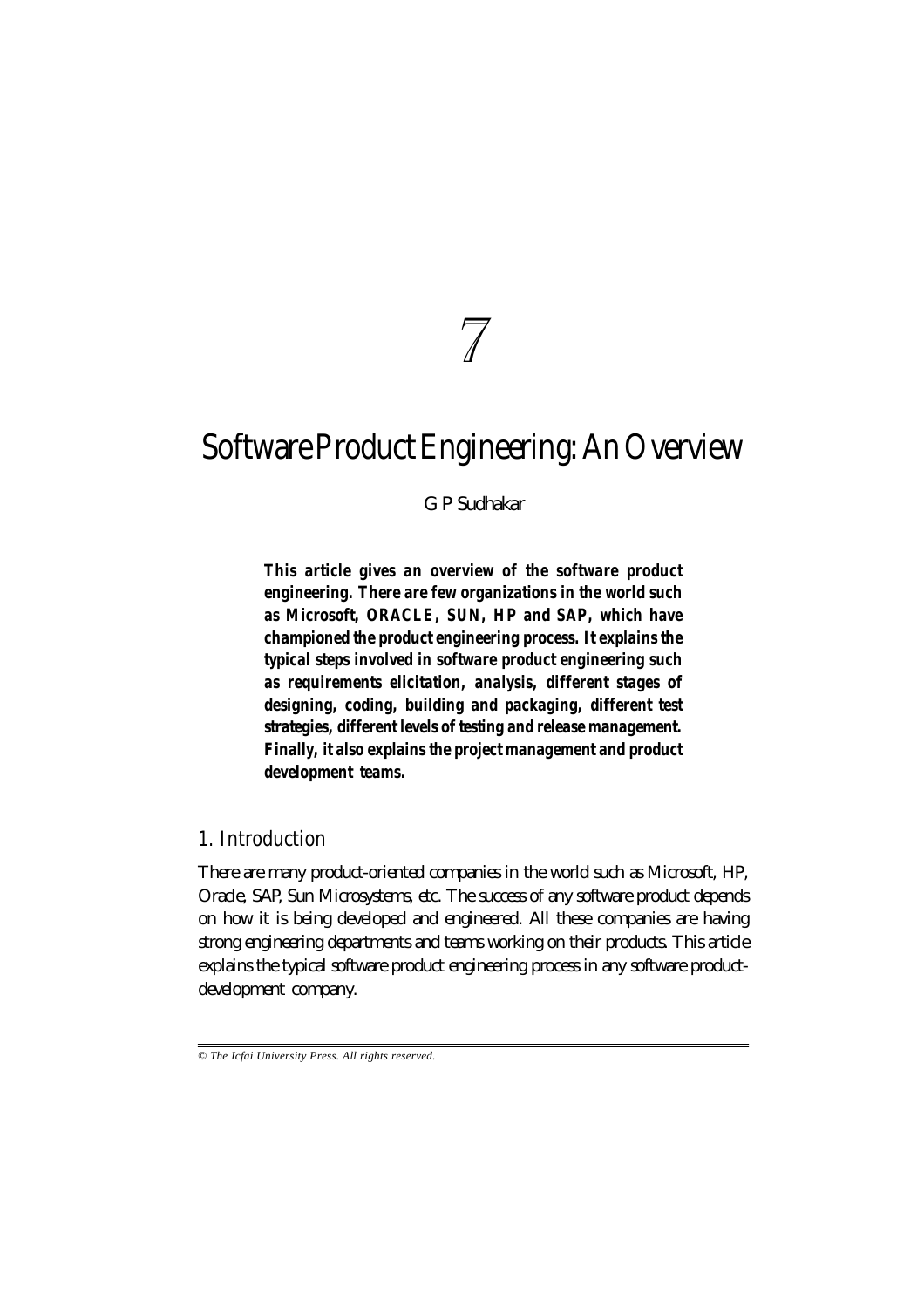Basically, software product management is an interdisciplinary function, which integrates functions of engineering, marketing and sales. To any software product there are product strategy team, marketing and sales team, product support team, product development team, testing team and QA team. Broadly speaking, product development, product testing, QA and product support come under product engineering department. It varies from organization to organization and expressed pictorially in the Figure 1.



# **2. Requirements Gathering and Engineering**

Business requirements elicitation is the first step in product development. According to Bashar & Steve (2000), the requirements engineering includes the following steps:

- Eliciting requirements;
- Modeling and Analyzing requirements;
- Communication of requirements;
- Agreeing requirements; and
- Evolving requirements.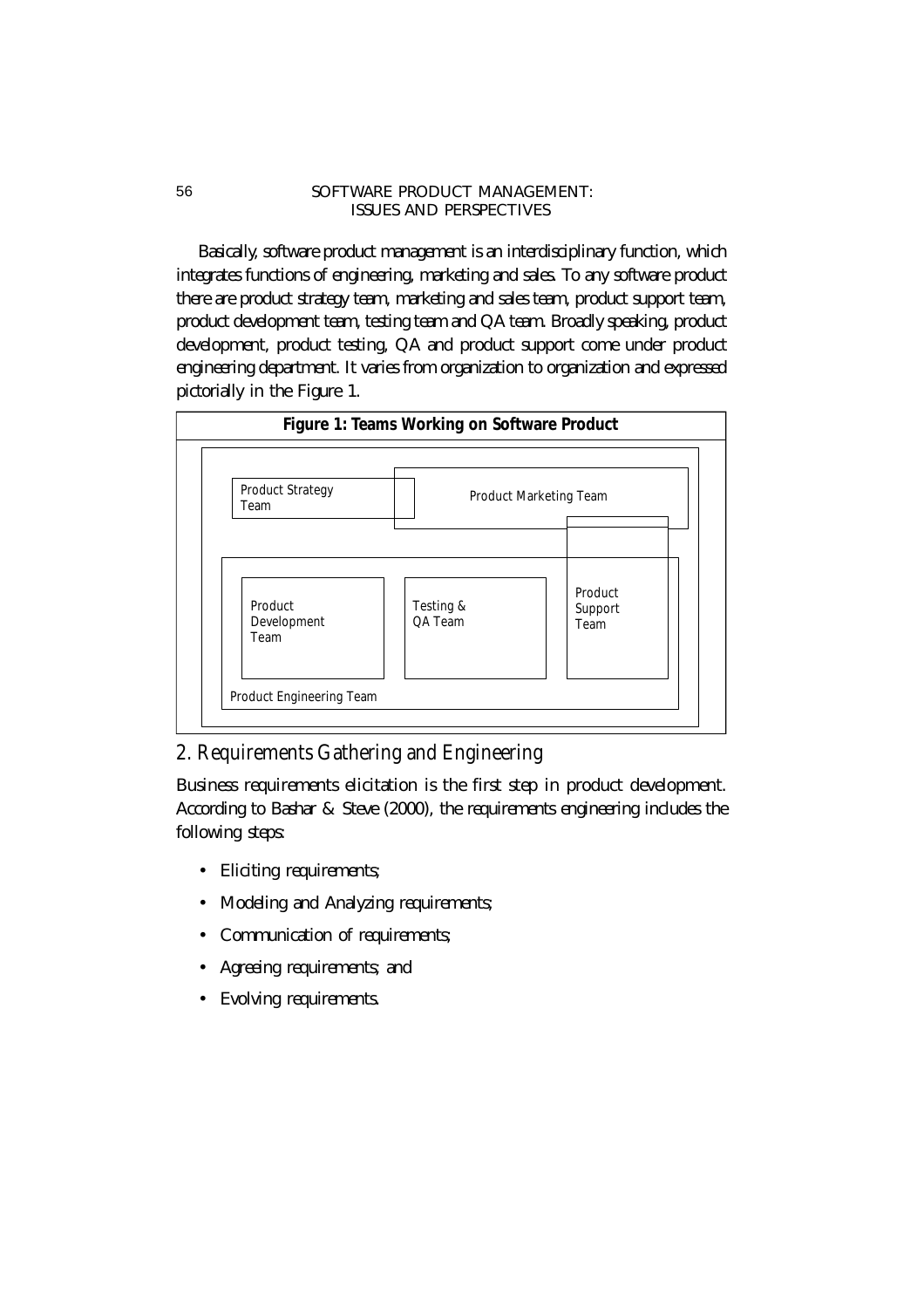Basically, the collected requirements are analyzed and communicated to stakeholders. The acceptance of stakeholders is necessary to proceed to the design stage of the product. The project manager or the product manager of the engineering should understand the needs, wants and expectations of the stakeholders.

Requirements elicitation includes collecting the requirements with the help of traditional techniques such as surveys, questionnaires, and analysis of existing documents, interviews (both structured and unstructured interviews), brainstorming and focused groups.

According to Bashar & Steve (2000), the gathered requirements should undergo the modeling methods such as enterprise modeling, data modeling, behavioral modeling, and domain modeling. Once modeling and analysis of requirements are completed, then the requirements are communicated to the stakeholders. A better tool to trace the requirements is the requirements traceability matrix. Over the course of product, the product management needs to manage the change of requirements. This can be done through Change Control Boards (CCB) established in the organization. Requirements are to be validated before going for agreement by all the parties involved in the product. Once requirements elicitation is over we can proceed for analysis and design stages.

# **3. Product Analysis and Design**

Once technical requirements are gathered then they should undergo technical analysis and design stages.

#### **3.1 Requirements Analysis**

Many techniques are used during the analysis stage. Usually, Structured Systems Analysis (SSA) or Object-Oriented Analysis (OOA) techniques can be applied to the systems analysis. This OOA includes finding out the abstractions such as classes and objects involved in the problem specification of the product. If we follow the SSA, we will be identifying the entities in the system in this phase.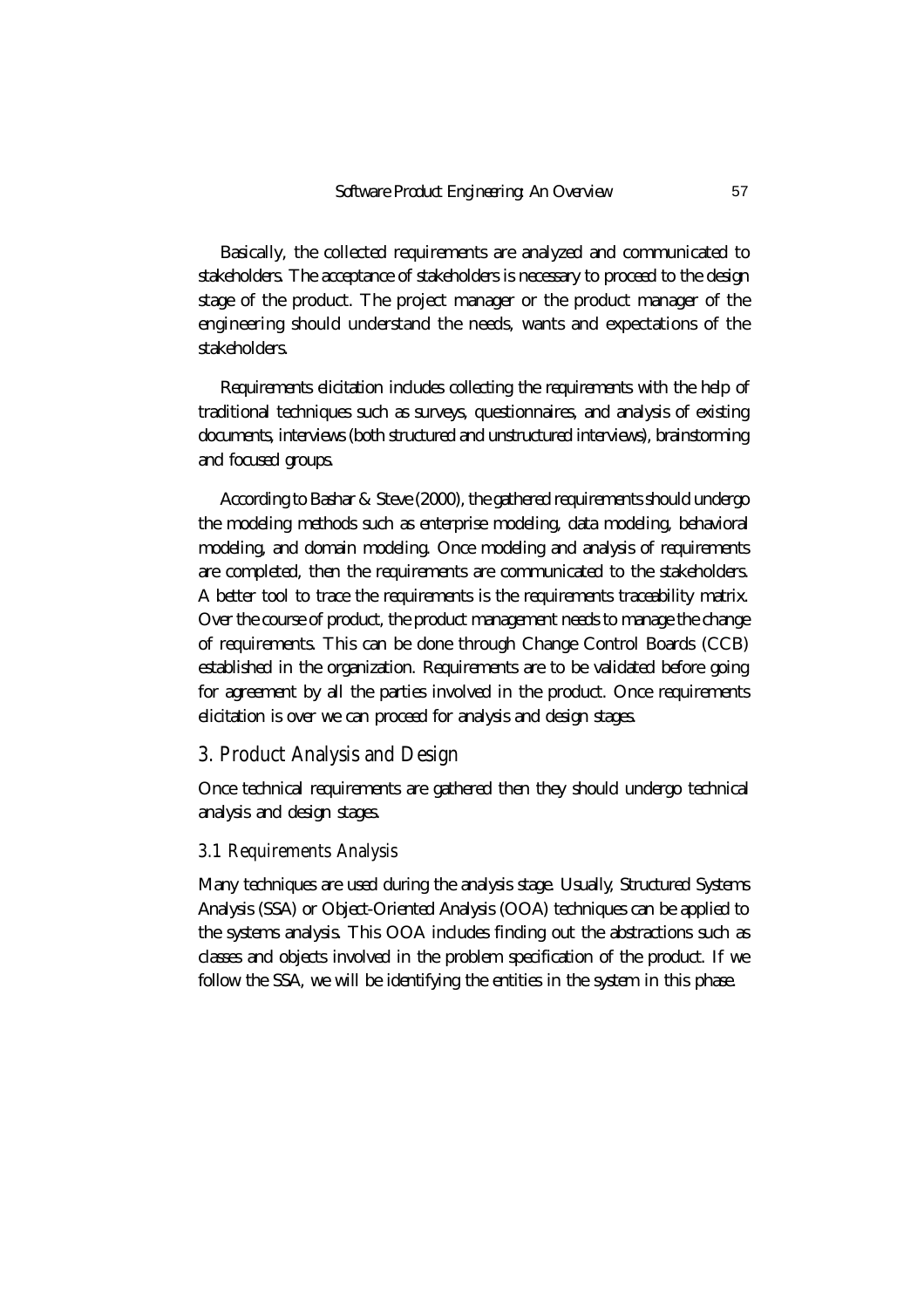# **3.2 High Level Design**

In high level design stage using Object Oriented Design (OOD) we find the relationships among the classes such as generalization, specialization, aggregation and composition relationships. If we follow the Structured Systems Design (SSD) techniques we will be using functional decomposition diagrams, data flow diagrams, etc. to design the software systems. In SSD, the relationships among the Entities are identified in the stage of high-level design. Basically OOD and SSD are widely used *design* techniques in the industry to design software systems and products. The object oriented design notations include Booth notation, OMT (Object Modeling Techniques) and the modern UML (Unified Modeling Language). By using these notations one can design software systems.

#### **3.3 Low Level Design**

In low-level design stage, OOAD (Object Oriented Analysis and Design) helps to identify the methods of the classes and their relationships. Which the caller and called methods will be identified in this stage. SSAD (Structured Systems Analysis and Design) helps to identify the functions which calling and called. Which functions are using which data structures such as structures and Unions can be identified in low-level design stage.

#### **3.4 Using Design Tools**

Many design tools are available in the market for the purpose of software design. The Rational Rose is widely used tool. These days the design tools and Rapid Application Development (RAD) tools are available which can even generate the templates of the source code by taking the classes and their relationships as the input. These design tools are useful to generate the diagrams such as Class diagrams, Object diagrams, Interaction diagrams, Sequence diagrams, Collaboration diagrams, State chart diagrams, and Deployment diagrams, etc. All these diagrams can be included in the design documents. Companies such as NEC, prepares both high level and low level design documents for their software projects.

### **4. Writing Efficient Source Code**

Once the classes, methods and functions are identified in the design stage then they can proceed to the coding stage of the software product. Software coding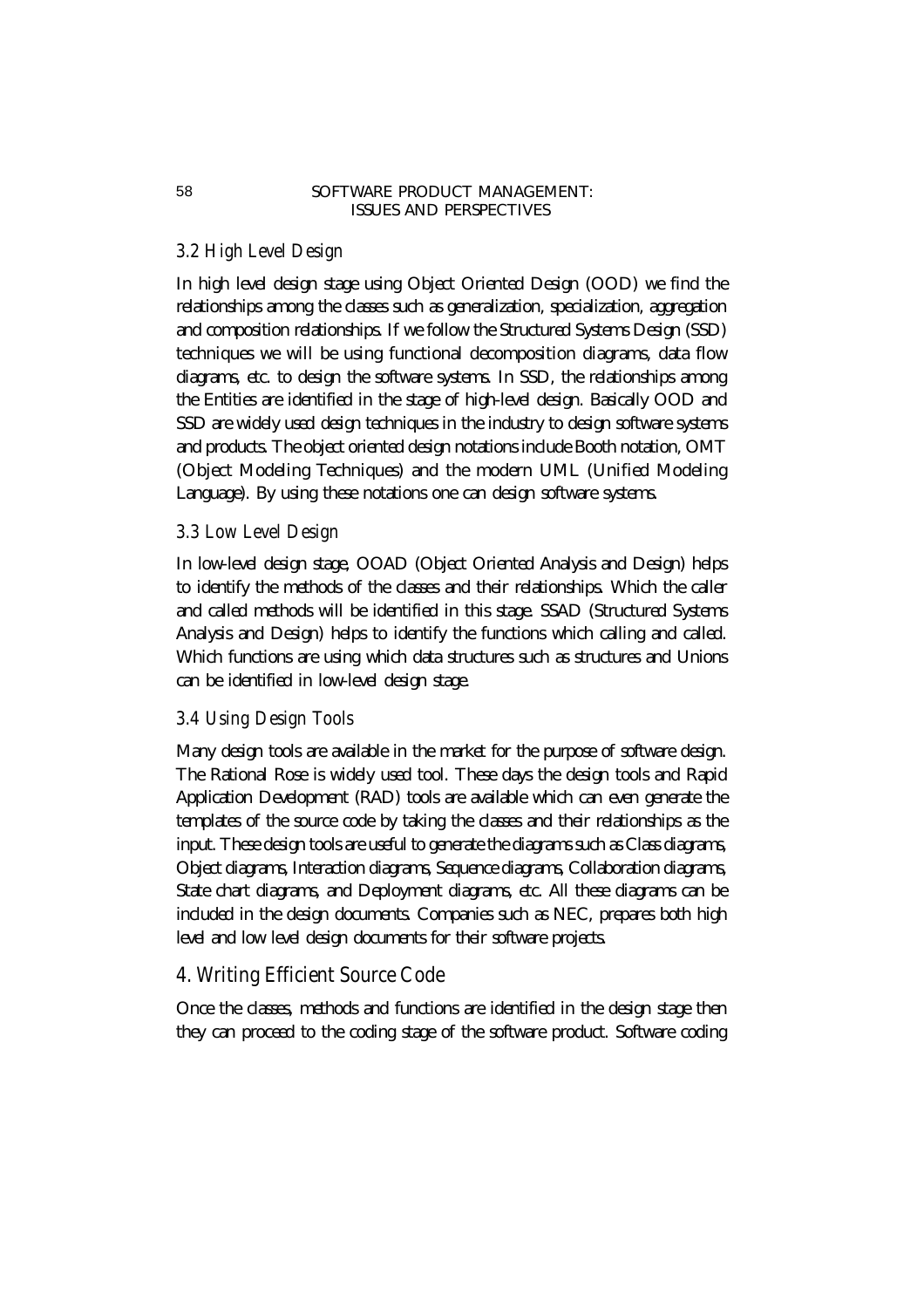can be done by using Integrated Development Environments (IDE) and Editors. Usually IDEs provide Compilers, Debuggers, Assemblers and Interpreters to work on the source code. Using these tools one can prepare the application libraries or the executables to deploy on to the specific computers. The widely used programming languages include C, C++, Java, COBOL, Ada and SmallTalk. Now even framework such as Microsoft Dot Net is also available for the purpose of software product development.

# **5. Role of Open Source Software**

The open source software like Linux has got significant importance in product development. CVS is another open source version control system, which is available for the purpose of software configuration management.

According to Diomidis & Clemens (2004), there are around 30,000 open source projects registered with *http://freshmeat.net,* 70,000 open source projects registered with *http://sourceforge.net* and around 5,400 Perl modules with the Comprehensive Perl Archive Network *(www.cpan.com)*. Any Software Product, being developed in the industry, can make use of these available open source software projects and can extend or reuse them based on their needs. Hence, open source software has got significant importance in software product development. It may reduce the development time if we find the needed components or libraries in the open source projects.

# **6. Product Testing Strategies**

Once the product code development is over, one needs to build and package the product. The packaged product goes for system testing. Product testing strategies include black box (functional) testing and white box (structural) testing and statistical testing. The test strategies have different levels of coverage such as:

- Statement Coverage;
- Branch Coverage; and
- Path Coverage.

Every software product should have test plan. Based on the level of testing unit, integration, system, and acceptance test cases needs to be prepared and documented.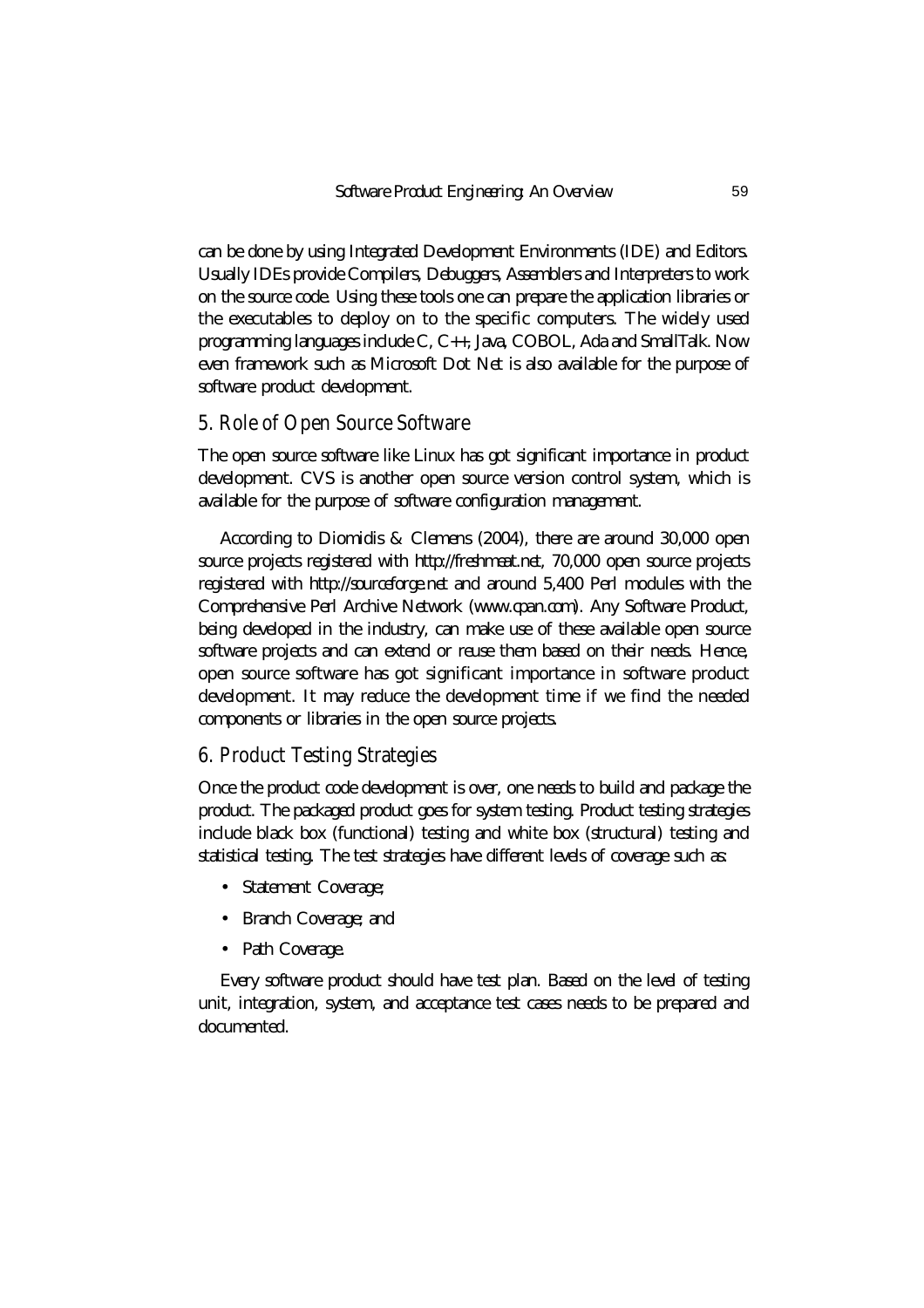# **6.1 Product Installation**

Usually, the product building happens in the SCM (Software Configuration Management) tool environment. Once building is done, the built libraries and the executables need to be packaged by using packaging tools such as InstallShield. The packaged product is to be installed on the specified computer. Here engineers test the validity of the Installation and check out for the valid license. The engineer even examines the specific directories for proper installation. Once Installation of the product is done then it needs to be configured.

#### **6.2 Product Configuration**

Some products need configuration before invoking the application. The test engineer or the Installation engineer configures the product by doing needed initialization of the configuration files on the specific computer. This configuration is very much required if the product is going to do any read or write operations on the computer. Once the configuration is done, then the product is ready for system test or work (if it is already tested product).

#### **6.3 Product Testing**

The product testing can be done at the following levels:

- 1) Unit Testing,
- 2) Integration Testing,
- 3) System Testing, and
- 4) User Acceptance Testing.

Usually, the programmer, who developed the source code does *Unit Testing*. For doing unit testing, source code, unit test cases and test program should be available. It is better to document the test cases and test procedures. It is a best practice to review the test cases as well in addition to the review of requirements specifications and design documents.

*Integration Test* tests the different modules of the system and their interaction. It involves testing of two or more than two related classes and methods. Test Engineers prepare these test cases. In some cases it may involve test on multiple machines as well.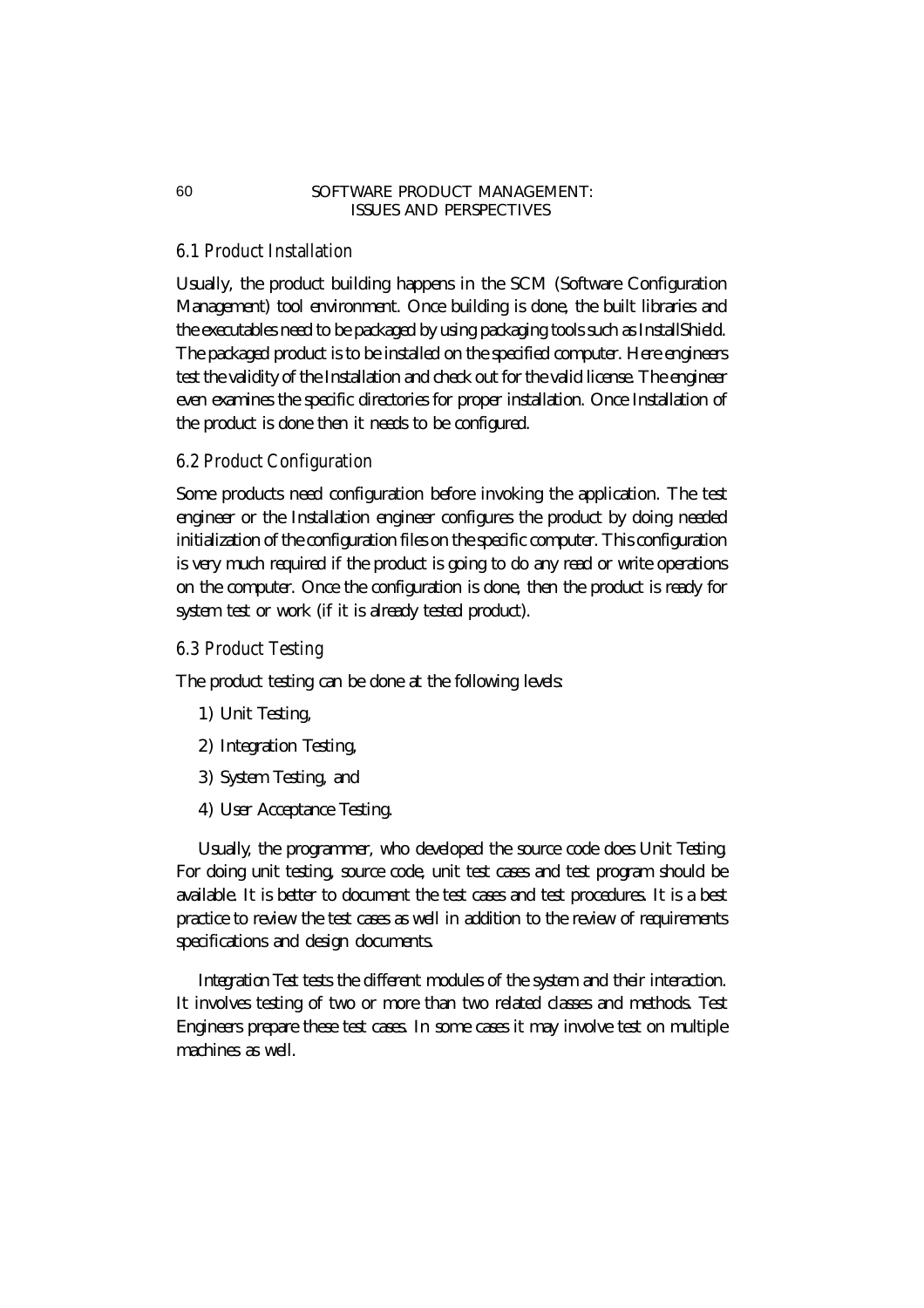*System Test* starts with proper installation and configuration of the product on the test machines at the performing organization. It covers the entire product testing by using all the interfaces. Some of the products may even have hundreds of system test cases.

*User Acceptance Test (UAT)* is done at Customer location, mostly. The customer prepares UAT test cases. Based on the success of these test cases only customer accepts the product. Once the customer accepts the product, then it enters into maintenance stage of the product. It is the job of support teams, to support the product.

#### **6.4 Test Management Tools**

There are many test management tools such as Test Director available in the market for test management purposes. By using these tools, one can save the test cases; store the execution status of the test cases, and save different rounds of testing. Reports also can be generated by using these tools.

#### **6.5 Test Automation**

Testing is of two types. They are manual testing and automated testing. Manual testing is time consuming process. It should be done by test engineer, who tests one test case at a time whereas test automation involves running the multiple test cases at a time in sequence by a test program. Here test automation tools such as Win Runner, Load Runner and Silk Test can be used. If a bug is found during the testing, it can be tracked by using bug-tracking tools.

#### **6.6 Ensuring the Quality**

*Quality Assurance* is done through periodic reviews of the deliverables during the product development process. For example, reviewing requirements specifications, design documents, etc.

*Quality Control* is done through finding defects in the product through different levels of testing such as unit, integration and systems testing and fixing them.

The objective of both Quality Assurance and Quality Control is to deliver good quality product to the customer and to improve the product development process in the performing organization.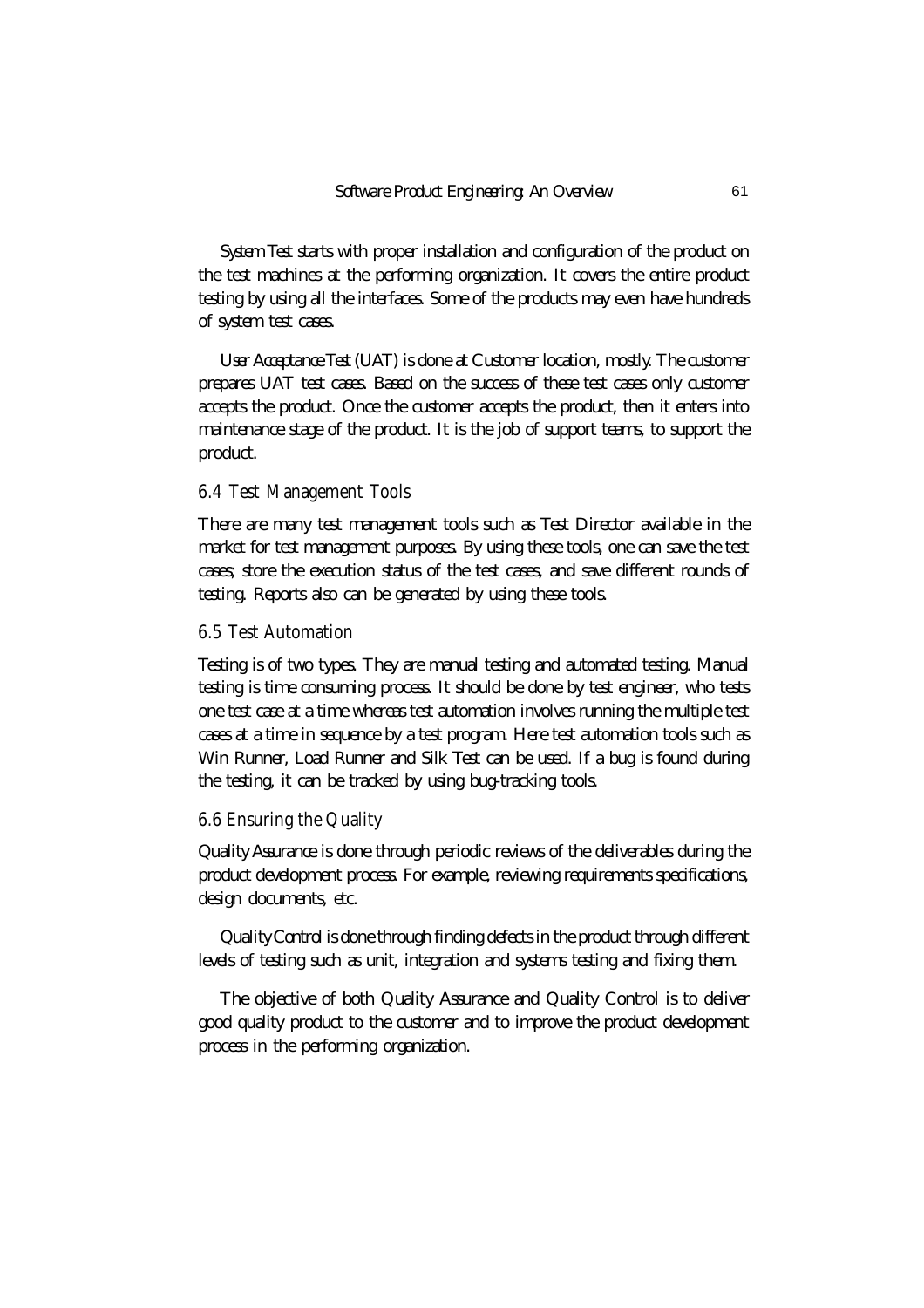# **7. Release Management**

Usually, every product will have different releases with different features. This release management uses version control tools extensively. By using the version control tool, we can build the specific version of the product in the SCM environment.

# **7.1 Building**

Once the source code freeze is over for the specific release, the product needs to be built under the SCM environment. The building of the product makes the needed libraries and executables of the product. It is best practice to have nightly builds for the product. If build fails, the respective developer gets the e-mail from the system so that he can make the correction and checkin the source code into the version control system. Once build is successful, we can proceed to packaging.

# **7.2 Packaging**

Packaging is needed for any product because the users should be able to install the product on their own in most of the cases. There are packaging tools such as InstallShield available in the market for software product packing purposes. Packaging tools provide facilities to package the patches as well.

# **7.3 Configuration Management**

*Configuration Management* is important for any product environment. The product deliverables such as design documents and source code need to be maintained versions for making different releases. Commercially available SCM tools include Source Safe, CVS, Subversion, ClearCase and PVCS which can be used to maintain different versions of the files, checkin, checkout, branching and labeling of the products can be done.

# **8. Making Regular Releases**

Based on the product roadmap, product management team can plan different releases of the product. Using SCM tools, Building and Packaging tools, IDEs, and with proper project management plans, design documents, help to make different releases of the product.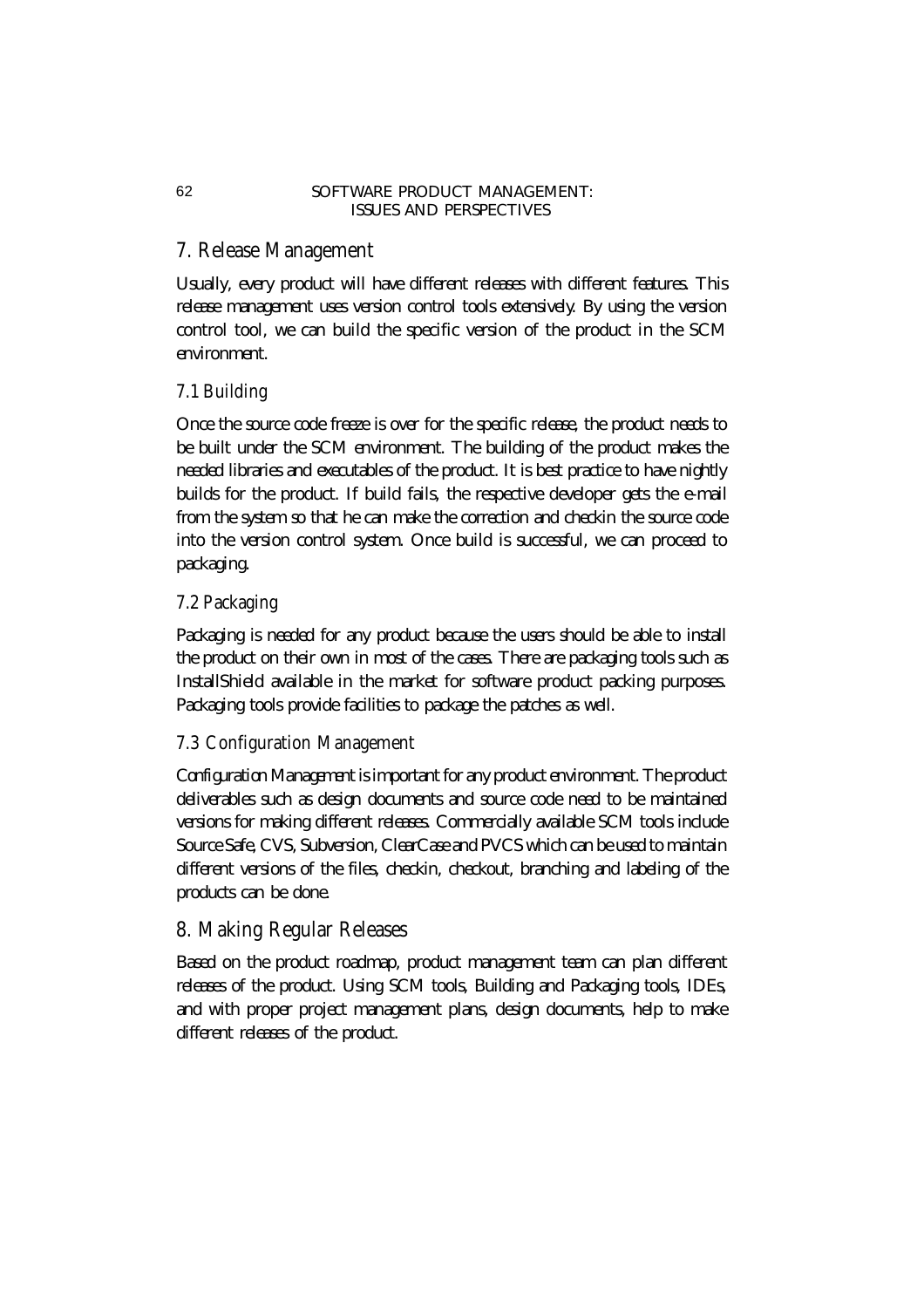# **9. Maintaining the Product**

Once product is released into the market, it enters the maintenance phase. The support team's job starts with that. It has to respond to the customer queries and update the product development team. Sometimes, the customer queries may result into a bug in the product. Then the maintenance team (if exists) or the development team has to fix the bug. Once certain number of bug fixes is over then the company may release a patch or incremental release of the product with additional features and bug fixes.

# **10. Different Types of Software Products**

Basically the product development process is same for all types of software products whether it is an enterprise, web based, desktop, or stand-alone application. The editing, compiling, linking, building, debugging, packaging, and configuring vary from platform to platform based on the technologies we are using for the product development. IDE tools are different for different platforms such as Windows, Solaris, and HP-UX, etc. However any software product will have the phases of analysis, design, coding and testing as its product development steps.

# **11. Project Management**

The project manager or the product manager responsible for the engineering side of the product has to manage the specific projects. His responsibilities include managing time, cost, scope, quality, human resources, communications, risks and procurement. The project manager needs to have the experience and skills in communication, decision-making, negotiation, leadership and technical skills. Project Management tools such as Microsoft Project, Primavera can be used to manage the time, cost and schedules. There are even tools for the project portfolio management available in the market. Now-a-days lightweight agile methodologies such as Scrum, Extreme Programming (XP), Adaptive Software Development (ASD), Crystal, and Feature Driven Development (FDD) are gaining support in the software industry. These software project management methodologies are useful for small teams.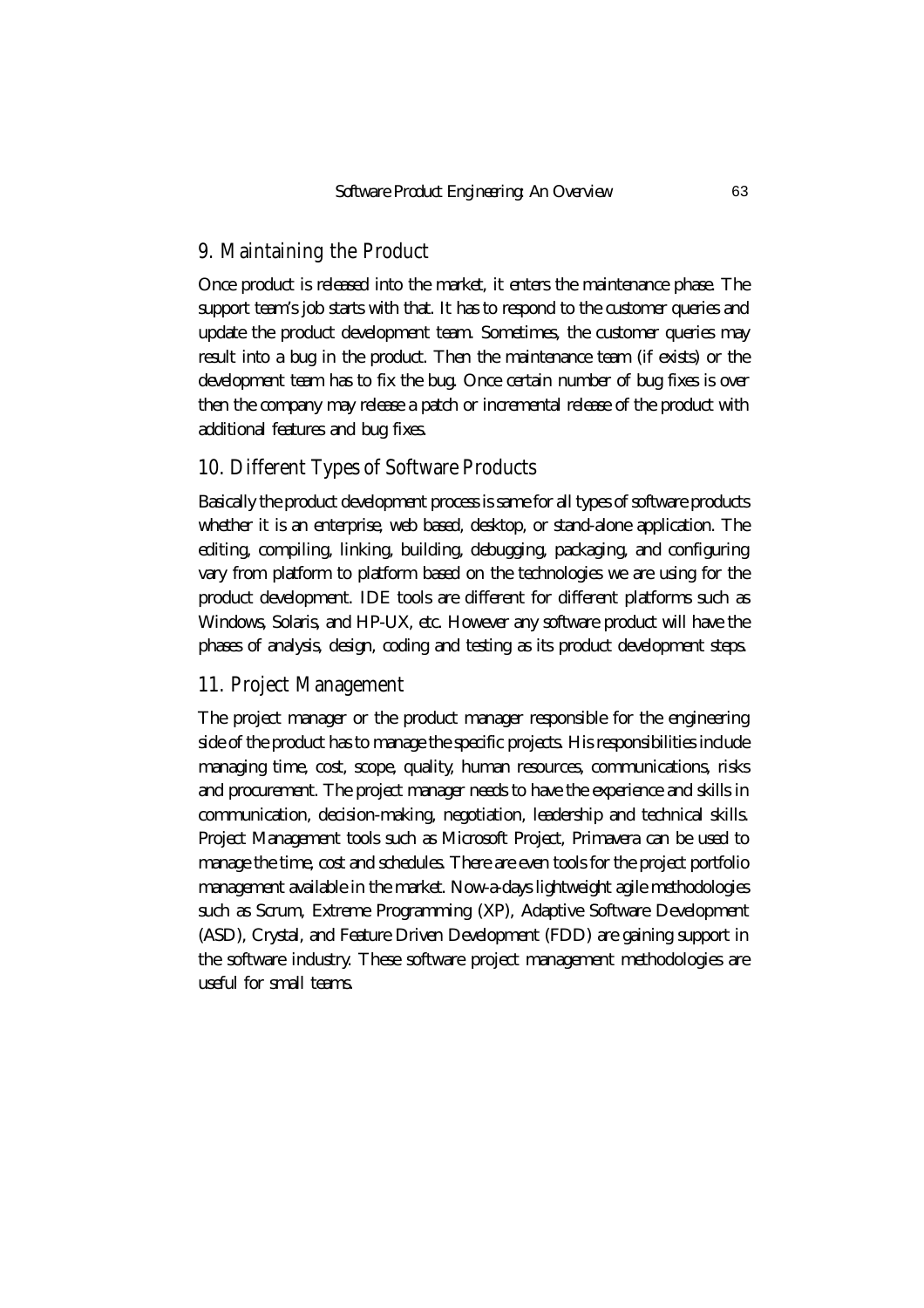# **12. Team Organization**

The product development team consists of Designers, Programmers, Building and Packaging experts. Sometimes responsibilities of each individual may overlap with different roles. They are as shown in the Figure 2.



# **13. Conclusion**

The teams which work on products are product development, testing, QA, support team, marketing team and strategy team. The different steps involved in the product engineering include requirements gathering, analysis, design, coding, testing, release and maintenance of the product. Different levels of design, testing and release management of the software product are explained which are also followed by the well-known companies in the world for their software product development.

*(G P Sudhakar, Consulting Editor, Icfai Research Center, Hyderabad. The author can be reached at purna24@hotmail.com).*